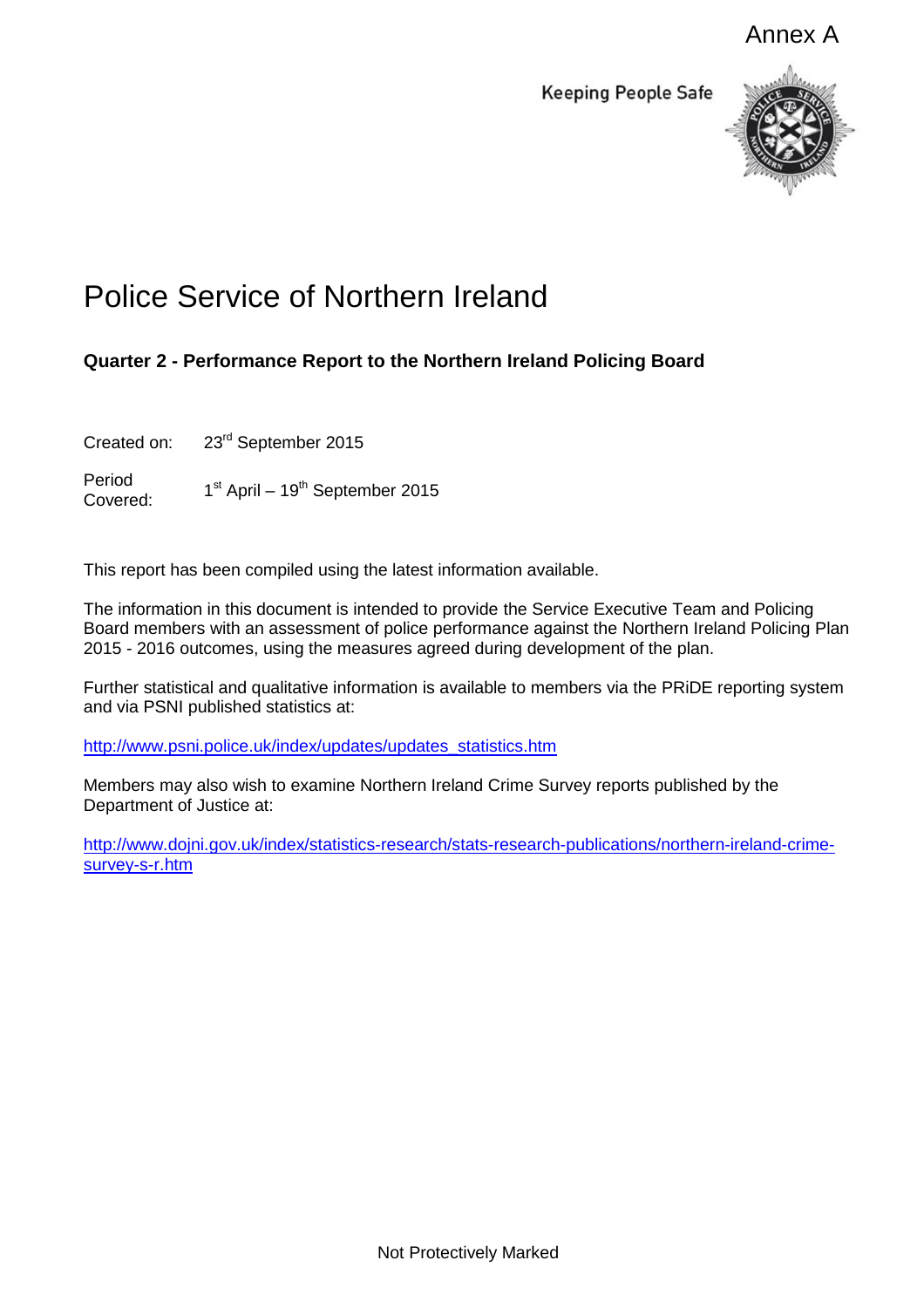## **Executive Summary**

Anti-social behaviour, rural crime, alcohol related crime, non-domestic violent crime and paramilitary style attacks have all reduced this financial year to date and are meeting the targets in the Policing Plan. The targets are also being met in respect of the outcome rate for rape crime, the increase in ten day victim updates, the number of organised crime groups whose activities have been frustrated, disrupted or dismantled and allegations of failure in duty, of oppressive behaviour and incivility. The targets are not being met for sickness absence.

The number of **crimes prioritised for reduction** have increased by 0.4% - 148 offences. The situation varies across Districts and Areas with an increase in Belfast Area and reductions in South and North Areas.

Within this category there are increases in criminal damage, burglary, shoplifting and making off without payment. These increases have been partially offset by reductions in violence against the person offences and vehicle crime.

The **overall outcome rate** has increased by 1.1% points to 26.2%. The number of outcomes has increased by 670. Overall **crime** has increased by 2.9% (1,452 offences) this financial year to date.

The number of **domestic burglaries and robberies in which older persons have been victims** have increased by 33.0% or by 183 crimes from 555 to 738. The main area of increase is Belfast City Area with an additional 146 domestic burglaries / robberies against older people this financial year. South and North Areas have increases of 14.1% (38 crimes) and 22.9% (38 crimes).

The **outcome rate** for domestic burglaries in which older people were victims has reduced by 0.8% points. The number of outcomes however, has increased from 40 to 49.

There has been an increase of 2.1% (132 offences) in the number of reports of **domestically motivated crime**. The **outcome rate** has increased by 2.2% points to 31.2%. This equates to an additional 180 outcomes this financial year.

Domestically motivated violence against the person has increased by 2.9%. Violence without injury has increased by 5.4% or 146 crimes. Within this category assault without injury is up 9.7% (170 crimes). In contrast domestically motivated harassment is down 15.0% (82 crimes). Domestically motivated rape has increased by 4 offences (5.1%).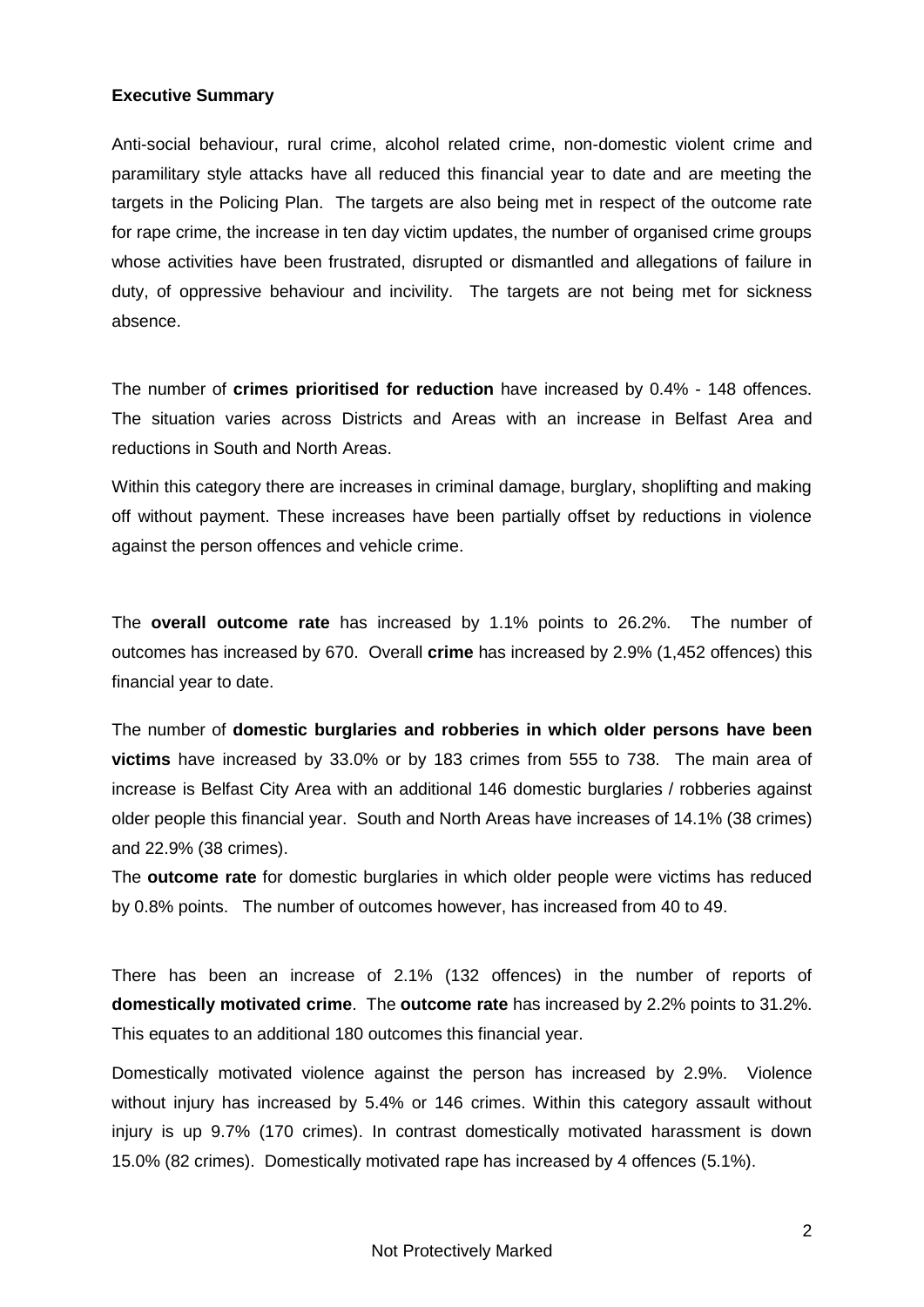**Hate crime** has increased by 3.2%. Racist hate crime has reduced by 6.9% (35 crimes). This is largely as a consequence of a reduction in racially motivated criminal damage. There have been increases in homophobic and sectarian hate crime. There are the same number of disability hate crimes as last year.

The **outcome rates** in respect of disability, homophobic and racist hate crime have increased, however the outcome rate for racist hate crime is no longer meeting the target. The outcome rate for sectarian hate crime has reduced by 0.6% points.

Up to the end of August 2015 the number of **drug seizures** reduced by 3.9% which equates to a reduction of 79 seizures. There have been decreases in all three Areas. In the same period the number of drugs arrests and charges increased. Overall drugs offences have risen by 9.1% this financial year. The **outcome rate** has increased by 1.8% to 83.9%.

**Road Deaths** - There were eight fatalities on the roads in August 2015. This financial year to date (to the 23<sup>rd</sup> September) there has been a reduction of three fatalities compared to the same period last year but an increase of 11 compared to the same period in 2013/14. This calendar year there have been 52 fatalities compared to 58 in the same period in 2014 and 41 in 2013.

The main change in respect of the number of people killed in road collisions is the reduction in the number of motorcyclists who have died.

The figures for crime and ASB contained in this report were taken from Saturn and Pride on  $23<sup>rd</sup>$  September 2015 covering the period 1<sup>st</sup> April – 19<sup>th</sup> September 2015. The undercount on the 19<sup>th</sup> September was 2.9%. The numbers are financial year to date comparisons unless otherwise stated. In the Police Performance at Glance table red or green text indicates the position against the Policing Plan target.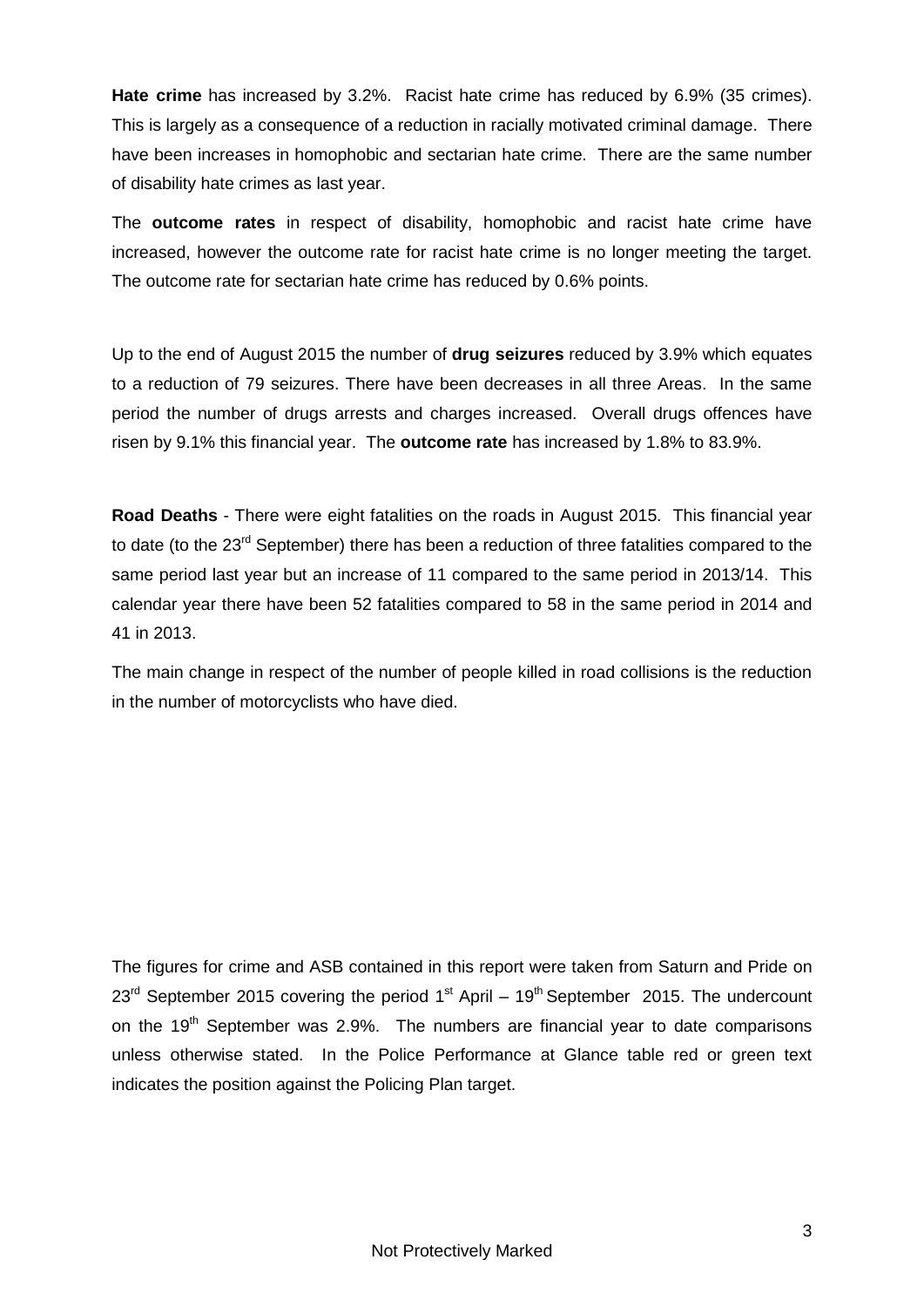|                                               | <b>Police Performance at a Glance</b>                                                                  |                                                                                                                    |  |  |  |  |  |  |  |
|-----------------------------------------------|--------------------------------------------------------------------------------------------------------|--------------------------------------------------------------------------------------------------------------------|--|--|--|--|--|--|--|
| Page No.                                      | <b>Outcome/Indicator</b>                                                                               | Progress against 2015/16<br><b>Target</b>                                                                          |  |  |  |  |  |  |  |
| 5                                             | Increase Confidence (by 3%).<br>(Figures up to December 2014)                                          | Reduced by 0.4%                                                                                                    |  |  |  |  |  |  |  |
| 5                                             | Decrease Crime prioritised for reduction.                                                              | Increased by 0.4%                                                                                                  |  |  |  |  |  |  |  |
| 6                                             | Increase the overall rate of <b>Outcomes</b> (by 2% points).                                           | Increased by 1.1% pts                                                                                              |  |  |  |  |  |  |  |
| 6                                             | Reduce ASB (by 2%).                                                                                    | Reduced by 9.5%                                                                                                    |  |  |  |  |  |  |  |
| $\overline{7}$                                | Reduce Domestic Burglaries and Robberies in which Older<br><b>People are Victims (by 2%).</b>          | Increased by 33.0%                                                                                                 |  |  |  |  |  |  |  |
|                                               | Increase Outcome rate for Domestic Burglary in which Older<br>People are Victims (by 2% points).       | Reduced by 0.8% pts                                                                                                |  |  |  |  |  |  |  |
| 8                                             | Reduce Rural Crime (by 2%).<br>(Quarter 1, Apr - Jun)                                                  | Reduced by 4.9%                                                                                                    |  |  |  |  |  |  |  |
| 8                                             | Increase 10 day Victim Updates (by 5%).                                                                | Increased by 26.0%                                                                                                 |  |  |  |  |  |  |  |
|                                               | Increase reporting of Domestically Motivated Crime (by 3%).                                            | Increased by 2.1%                                                                                                  |  |  |  |  |  |  |  |
| 9                                             | Increase the outcome rate for Domesically Motivated Crime<br>(by 5% points).                           | Increased by 2.2% pts                                                                                              |  |  |  |  |  |  |  |
| 10                                            | Increase the outcome rate for Rape Crime (by 2% points).                                               | Increased by 2.6% pts                                                                                              |  |  |  |  |  |  |  |
|                                               | Increase reporting of Hate Crime (by 3%).                                                              | Increased by 3.2%                                                                                                  |  |  |  |  |  |  |  |
|                                               | Increase Outcome Rates for:                                                                            |                                                                                                                    |  |  |  |  |  |  |  |
| 10                                            | <b>Sectarian Hate Crime</b> (by 3% points).                                                            | Reduced by 0.6% pts                                                                                                |  |  |  |  |  |  |  |
|                                               | Homophobic Hate Crime (by 3% points).                                                                  | Increased by 11.3% pts                                                                                             |  |  |  |  |  |  |  |
|                                               | Racist Hate Crime (by 3% points).                                                                      | Increased by 2.7% pts                                                                                              |  |  |  |  |  |  |  |
|                                               | Disability Hate Crime (by 3% points).                                                                  | Increased by 4.5% pts                                                                                              |  |  |  |  |  |  |  |
| 11                                            | Reduce alcohol related violent crime (by 3%).                                                          | Reduced by 8.8%                                                                                                    |  |  |  |  |  |  |  |
| 11                                            | Reduce non-domestic violent crime involving injury (by 2%).                                            | Reduced by 3.6%                                                                                                    |  |  |  |  |  |  |  |
| 12                                            | Increase Drug Seizures (by 2%).                                                                        | Reduced by 3.9%^                                                                                                   |  |  |  |  |  |  |  |
|                                               | Increase the outcome rate for Drugs Offences (by 2% points).                                           | Increased by 1.8% pts                                                                                              |  |  |  |  |  |  |  |
| 12                                            | Increase the number of OCGs whose activities have been<br>frustrated, disrupted or dismantled (by 5%). | Increased by 8.5%^                                                                                                 |  |  |  |  |  |  |  |
| 13                                            | Reduce Paramilitary Style Attacks (by 2%).                                                             | Reduced by 34.3%^                                                                                                  |  |  |  |  |  |  |  |
| 14                                            | <b>Reduce Road Deaths</b>                                                                              | There have been three fewer<br>road deaths in the period 1<br>April to 23 September 2015<br>compared to last year. |  |  |  |  |  |  |  |
|                                               | Reduce allegations of Failure in Duty (by 2%).                                                         | Reduced by 40.0%*                                                                                                  |  |  |  |  |  |  |  |
| 15                                            | Reduce allegations of Oppressive Behaviour (by 2%).                                                    | Reduced by 24.6%*                                                                                                  |  |  |  |  |  |  |  |
|                                               | Reduce allegations of <b>Incivility</b> (by 2%).                                                       | Reduced by 25.6%*                                                                                                  |  |  |  |  |  |  |  |
| 15                                            | Reduce the AWDL for Police Officers (by 25%).                                                          | Reduced by 0.3%^                                                                                                   |  |  |  |  |  |  |  |
|                                               | Reduce the AWDL for Police Staff (by 15%).                                                             | Increased by 3.1%^                                                                                                 |  |  |  |  |  |  |  |
| Undercount 2.9%<br>June 2015*<br>August 2015^ |                                                                                                        |                                                                                                                    |  |  |  |  |  |  |  |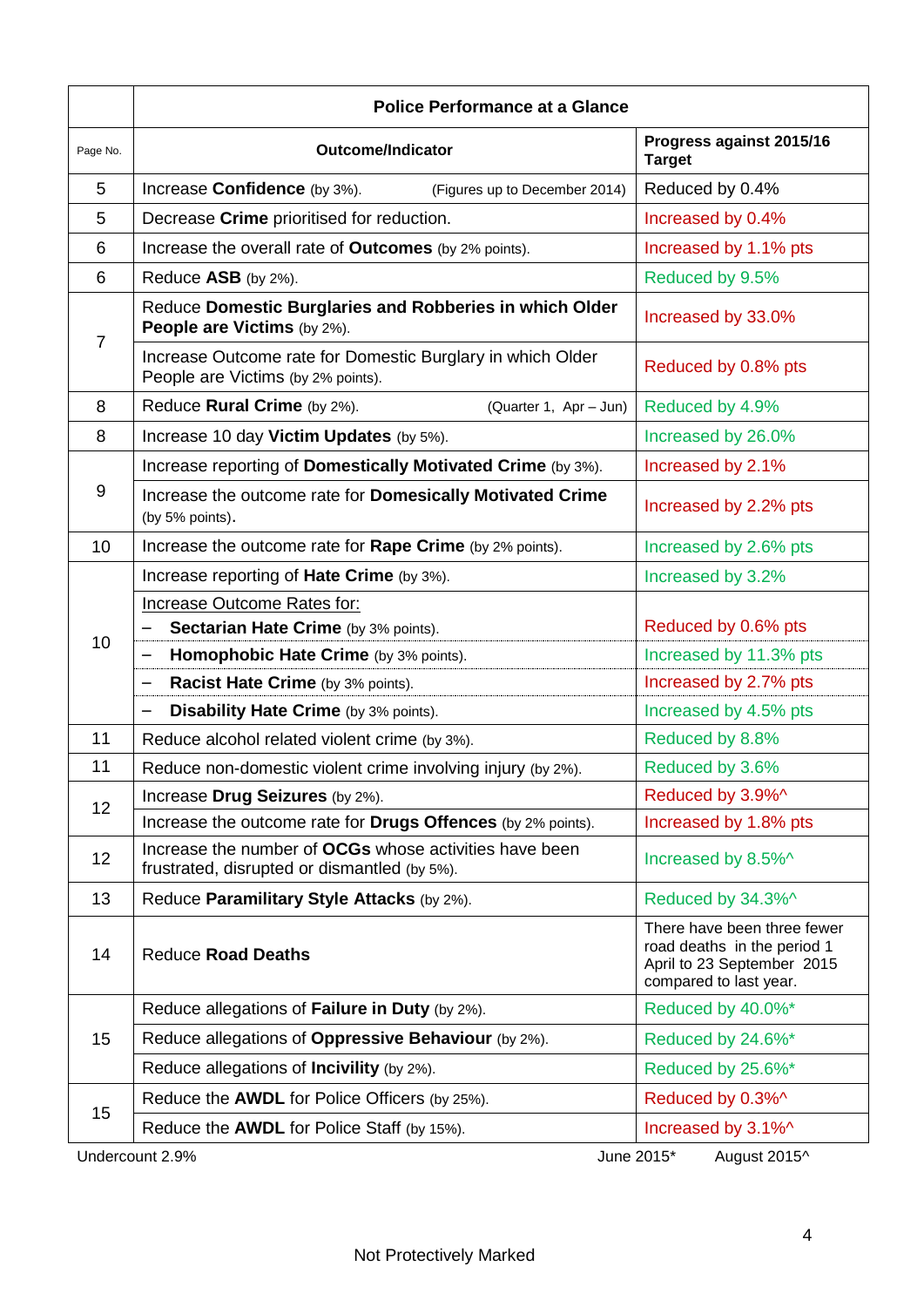

## **Policing Plan 2015 / 2016: Overview Table**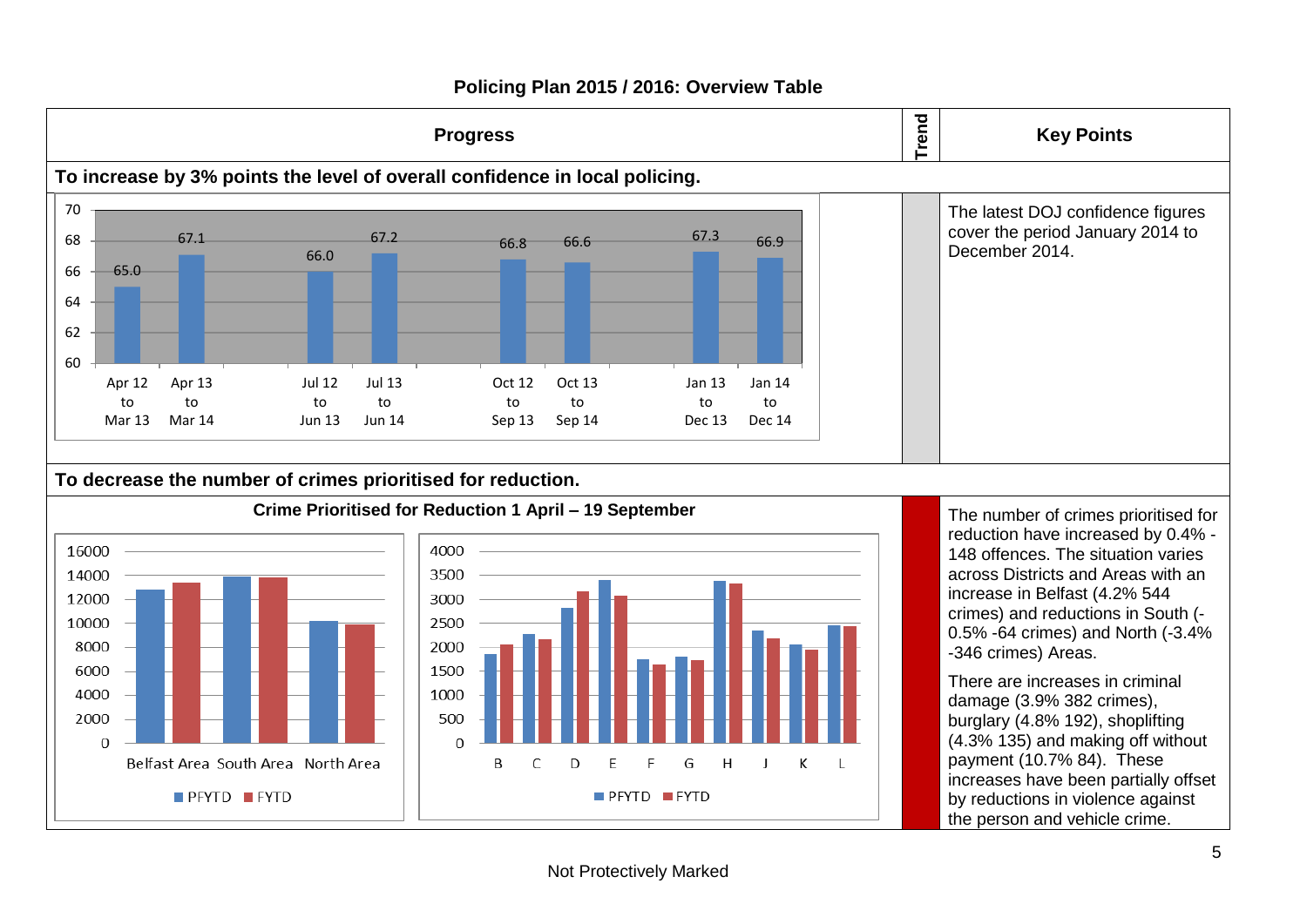

 $<sup>1</sup>$  Statistically significant change in line with PFG measure</sup>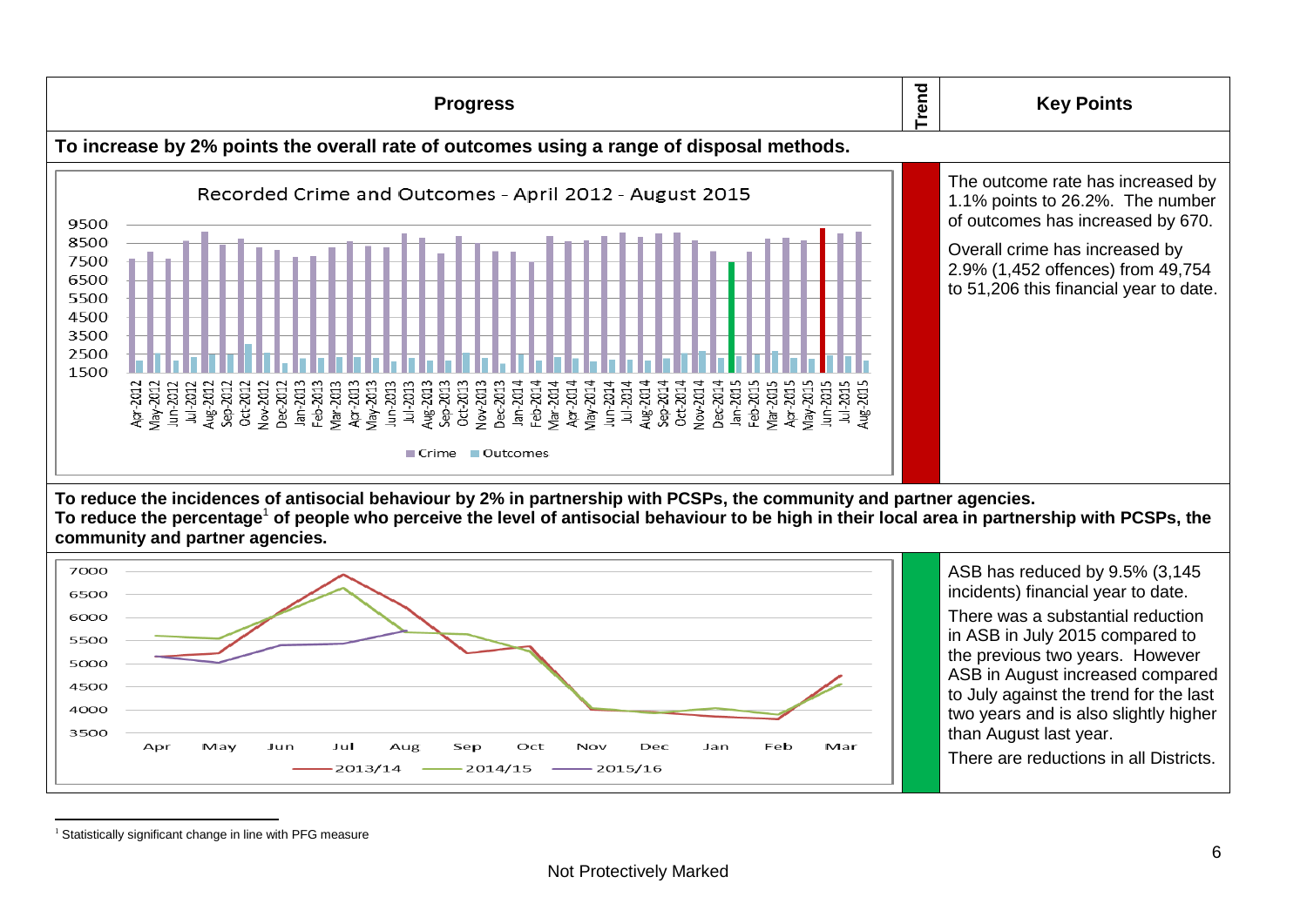**Trend Progress Key Points To reduce by 2% the number of domestic burglaries and robberies in which older persons are victims. To increase by 2% points the outcome rate for domestic burglary in which older persons are victims.** The number of domestic burglaries 1000 900 800 700 600 crimes from 555 to 738. 500  $400$ 300 200 100 1.1% (3 crimes).  $\Omega$ Jan-2015 Feb-2015 Apr-2015 May-2015 Jun-2015 Jul-2015 Aug-2015 Jun-2014 Mar-2015 Apr-2014 May-2014 Jul-2014 Sep-2014 Oct-2014 Nov-2014 Dec-2014 Aug-2014

Domestic Burglary & Personal Robbery



 $-80+$ 

 $-70-79$ 

 $\blacksquare$  80+

and robberies in which older persons have been victims has increased by 33.0% or by 183 Overall domestic burglary has

increased by 5.7% (146 offences). Personal robbery has reduced by

The main area of increase is Belfast City which has an increase of 67.7% (107) in domestic burglaries / robberies against older people. This is reflected in their domestic burglary figures which have increased by 11.4% (115 crimes). South and North Areas have increases of 14.1% (38 crimes) and 29.9% (38 crimes) in domestic burglaries and robberies of older persons.

The outcome rate for domestic burglaries in which older people were victims reduced by 0.8% points to 6.9%. The number of outcomes however, has increased from 40 to 49. The overall domestic burglary outcome rate has increased by 0.6% to 9.2%.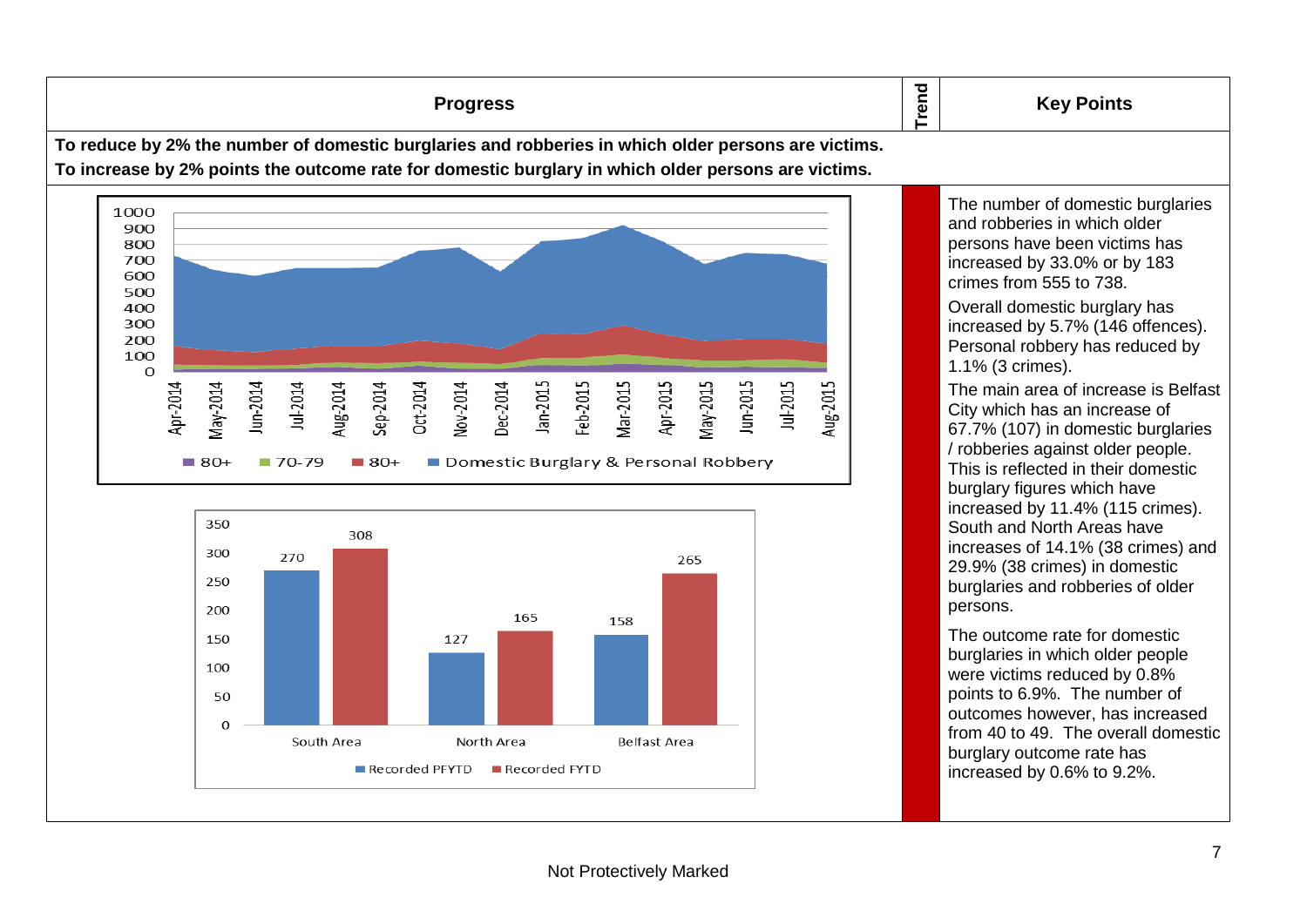|                                                                 | rend    | <b>Key Points</b> |              |         |              |                |              |         |  |                                                                            |
|-----------------------------------------------------------------|---------|-------------------|--------------|---------|--------------|----------------|--------------|---------|--|----------------------------------------------------------------------------|
| To reduce by 2% the number of crimes occurring in a rural area. |         |                   |              |         |              |                |              |         |  |                                                                            |
|                                                                 | Urban   |                   | <b>Rural</b> |         | Not known    |                | <b>Total</b> |         |  | Rural crime refers to burglary,                                            |
|                                                                 | Q1 2014 | Q1 2015           | Q1 2014      | Q1 2015 | Q1 2014      | Q1 2015        | Q1 2014      | Q1 2015 |  | robbery and theft offences in rural                                        |
| <b>Belfast City</b>                                             | 3,462   | 3,611             | 16           | 22      | 5.           | 27             | 3,483        | 3,660   |  | settlement bands.                                                          |
| Lisburn & Castlereagh City                                      | 376     | 412               | 177          | 161     | -1           | $\overline{3}$ | 554          | 576     |  | Rural crime reduced by 4.9% in the                                         |
| Ards & North Down                                               | 403     | 437               | 90           | 102     | 0            | 1              | 493          | 540     |  | first quarter of this financial year.<br>This is a reduction of 87 crimes. |
| Newry, Mourne & Down                                            | 351     | 401               | 288          | 293     | 1            | 16             | 640          | 710     |  |                                                                            |
| Armagh City, Banbridge & Craigavon                              | 533     | 508               | 258          | 234     | 2            | 11             | 793          | 753     |  | In contrast there has been an                                              |
| Mid Ulster                                                      | 187     | 142               | 177          | 174     | 0            |                | 364          | 317     |  | increase of the same crime types in<br>urban settlement bands of 2% or     |
| Fermanagh & Omagh                                               | 219     | 201               | 197          | 166     | 0            | 8              | 416          | 375     |  | 144 offences.                                                              |
| South Area                                                      | 2069    | 2101              | 1187         | 1130    | 4            | 40             | 3260         | 3271    |  |                                                                            |
| Derry City & Strabane                                           | 631     | 612               | 136          | 120     | $\Omega$     | 5.             | 767          | 737     |  |                                                                            |
| Causeway Coast & Glens                                          | 331     | 297               | 167          | 158     |              | $\overline{2}$ | 499          | 457     |  |                                                                            |
| Mid & East Antrim                                               | 389     | 350               | 138          | 115     | $\Omega$     | $\overline{2}$ | 527          | 467     |  |                                                                            |
| Antrim & Newtownabbey                                           | 420     | 475               | 124          | 136     | 1            | 9              | 545          | 620     |  |                                                                            |
| <b>North Area</b>                                               | 1771    | 1734              | 565          | 529     | $\mathbf{2}$ | 18             | 2338         | 2281    |  |                                                                            |
| <b>Northern Ireland</b>                                         | 7,302   | 7,446             | 1,768        | 1,681   | 11           | 85             | 9,081        | 9,212   |  |                                                                            |

**To increase by 5% the number of victims currently receiving an update within 10 days on actions being taken to investigate the crime.**



The percentage of victims receiving an update within 10 days has increased by 26.0% from 50.5% to 76.5%.

This is an additional 7,869 updates provided within the 10 day time frame.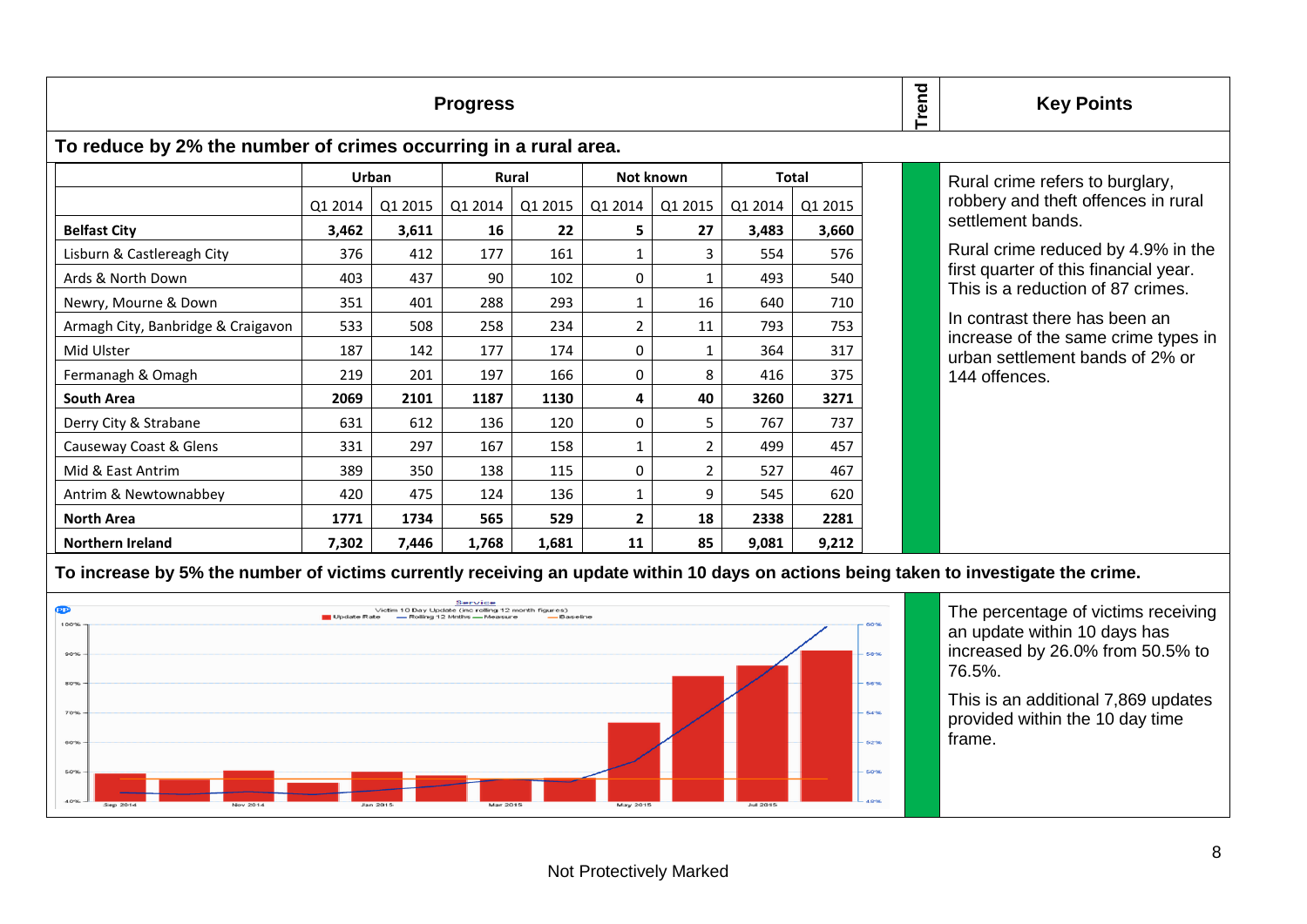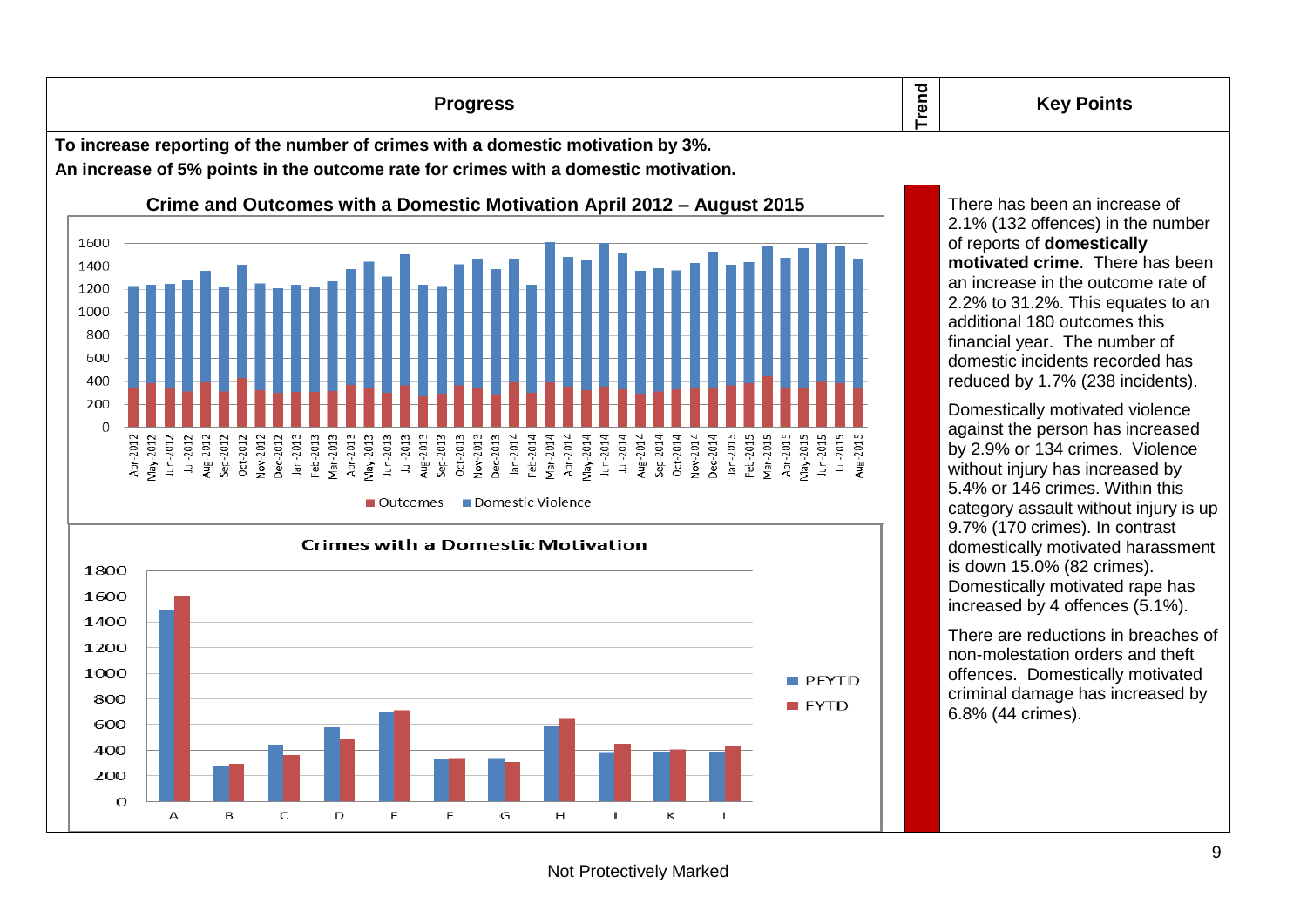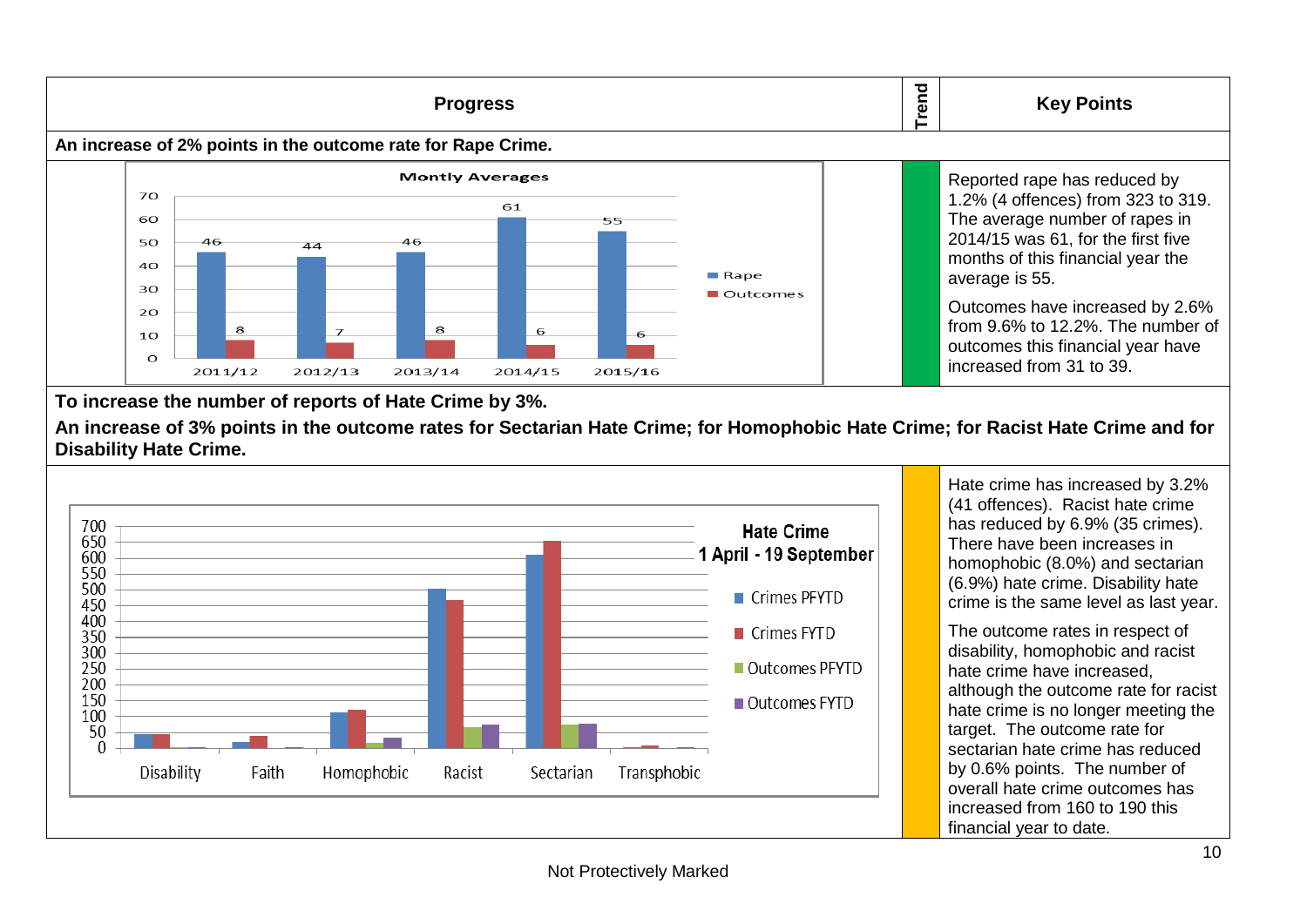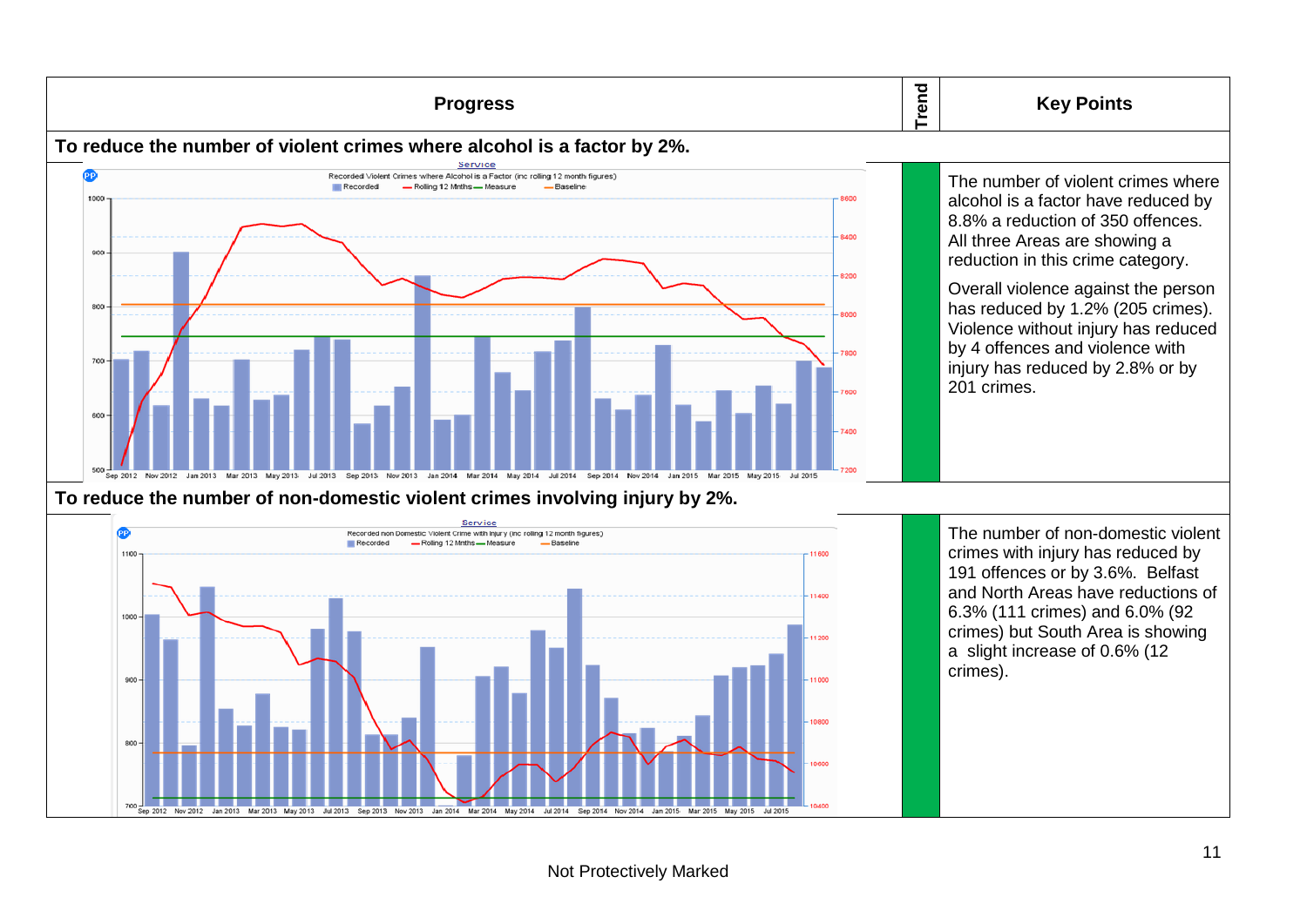**Trend Progress Key Points To increase by 2% the number of drugs seizures. To increase by 2% points the outcome rate for drugs offences.** Up to the end of August 2015 the Number of drug seizure incidents by month in the 12 months to 31 August 2015 number of drug seizures reduced compared with the previous 12 months by 3.9% which equates to a 600 reduction of 79 seizures. There 512 have been decreases in all three 500 470 482 Number of drugseizure incidents 458 424 431 432 434 433 Areas, although the decrease is 422 409 405 406 380 388 392 385 378 400 363 less than 1.0%. In the same period 352 338 313 the number of drugs arrests and 300 charges increased. Overall drugs 200 offences have risen by 9.1% this financial year. The outcome rate 100 has increased by 1.8% to 83.9%.  $\Omega$ Nov Dec May Jul Sep Oct Jan Feb Mar Apr Jun Aug <sup>8</sup> Sep'13 to Aug'14 \* Sep'14 to Aug'15

**To increase by 5% the number of Organised Crime Groups whose activities have been frustrated, disrupted or dismantled.**

|                            | <b>Frustrated</b> | <b>Disrupted</b> | <b>Dismantled</b> | <b>Total</b> | <b>No. OCGs</b> | % Frustrated,<br><b>Disrupted or</b><br><b>Dismantled</b> |  |
|----------------------------|-------------------|------------------|-------------------|--------------|-----------------|-----------------------------------------------------------|--|
| 01 Apr $14 -$<br>31 Aug 14 | 14                | 31               | 14                | 59           | 140             | 42%                                                       |  |
| 01 Apr $15 -$<br>31 Aug 15 | 31                | 22               | 11                | 64           | 145             | 44%                                                       |  |

Ten OCGs were frustrated, disrupted or dismantled during August with 16 arrests and 10 charges.

There is an increase of 8.5% in the number of OCGs that have been frustrated, disrupted or dismantled this financial year to the end of August compared to the previous financial year.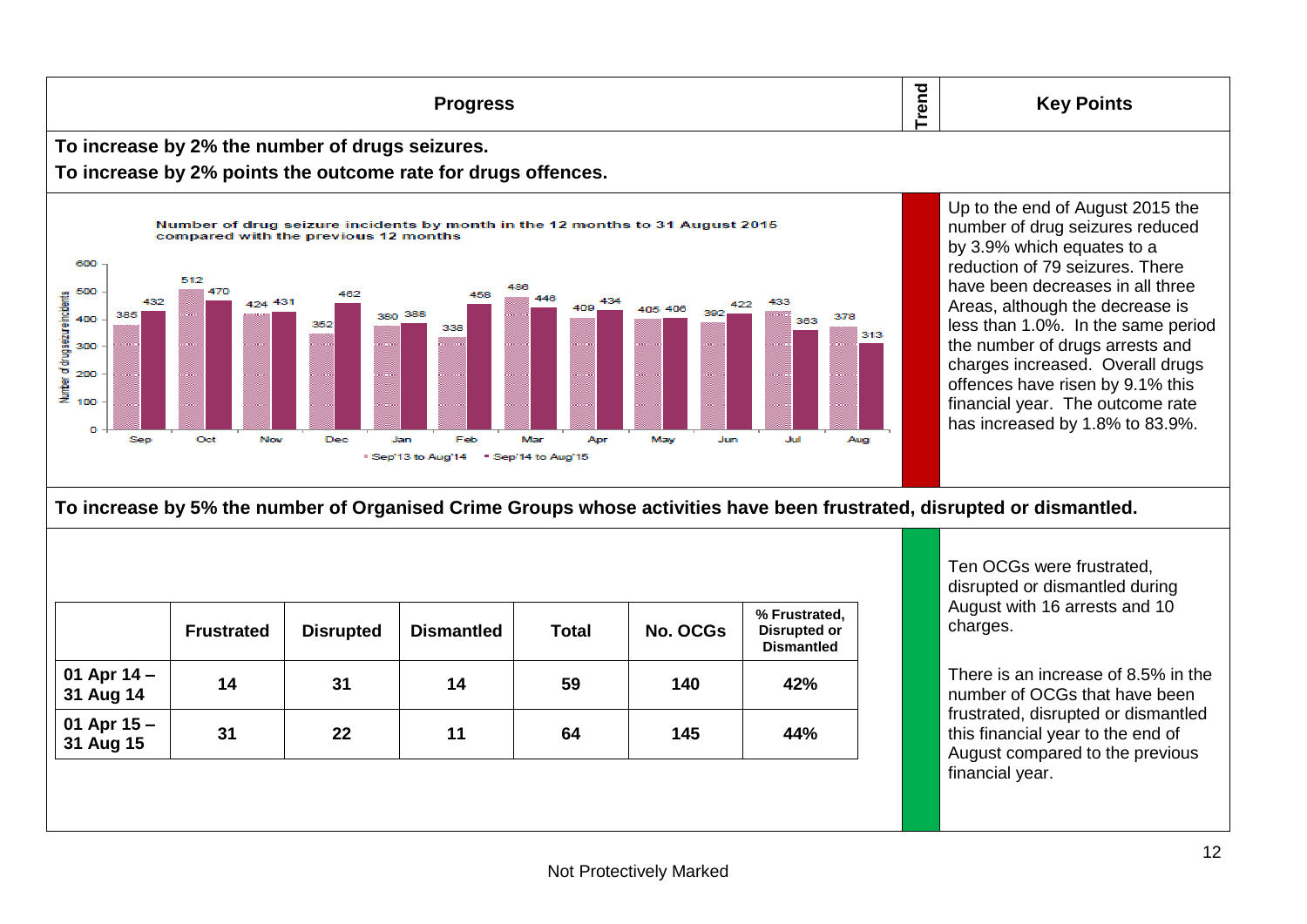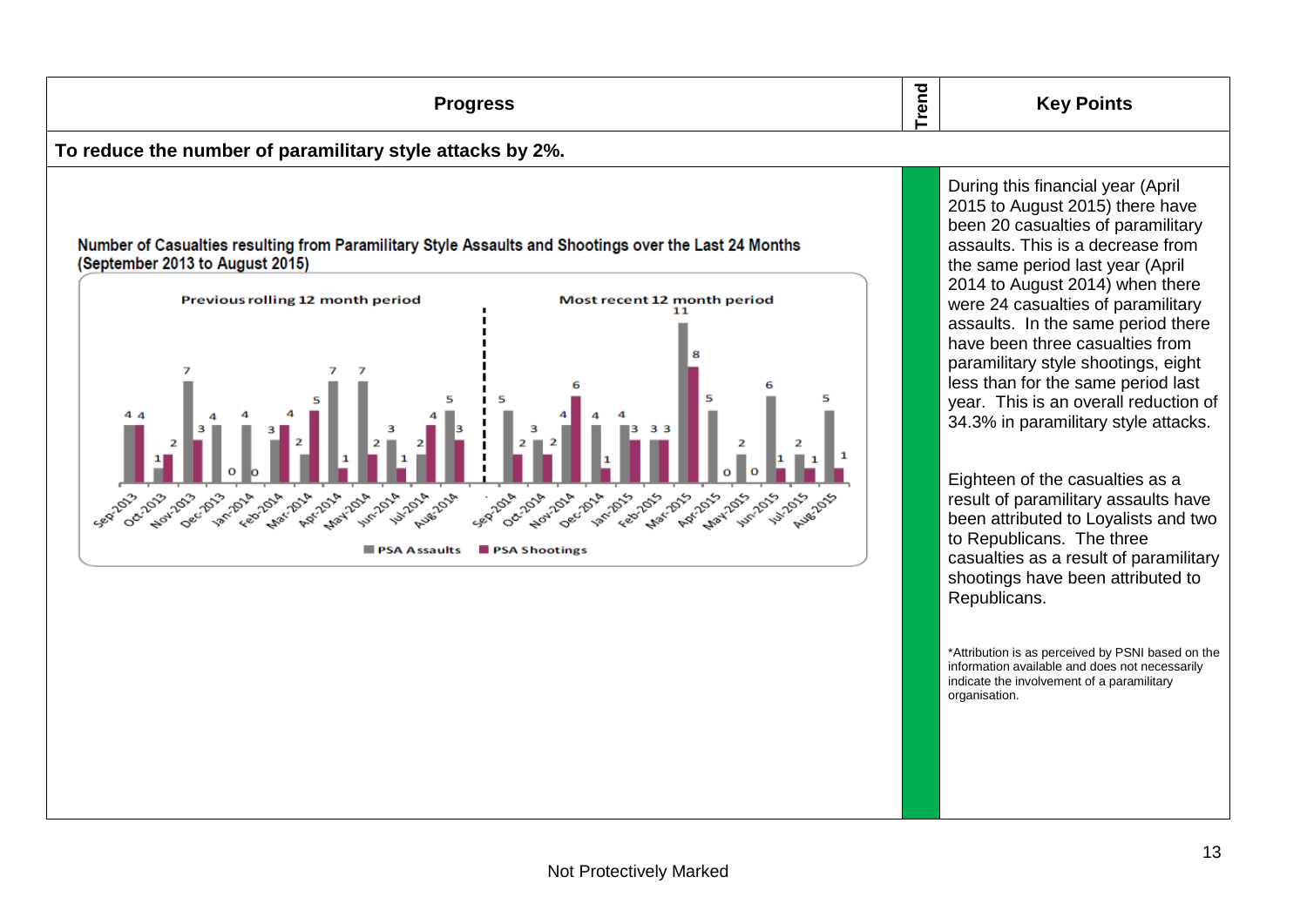**Progress**

There were eight fatalities on the roads in August. This financial year to date there has been a reduction of three fatalities compared to the same period last year but an increase of 11 compared to the same period in 2013/14.

**Key Points**

**Trend**

This calendar year there have been 52 fatalities compared to 58 in the same period in 2014 and 41 in 2013.

The main change in respect of the number of people killed in road collisions is the reduction in the number of motorcyclists who have died. This has impacted on the ratio of male / female deaths as has the increase in the number of female pedestrians killed in road collisions this calendar year. There has been an increase in the number of male drivers killed on the roads this calendar year.

There were 59 people killed or seriously injured in June 2015 which is 4 more than the previous calendar month of May 2015 and 19 fewer than that of June 2014.

**In partnership with other agencies, a reduction in the number of people killed in road collisions; the number of people seriously injured in road collisions; the number of children (0-15 yrs) killed or seriously injured in road collisions and the number of young people (16-24 yrs) killed or seriously injured in road collisions.**

| The number of people killed in road collisions – FYTD comparison.                        |                                               |        |                                                                                              |  |  |  |  |  |  |
|------------------------------------------------------------------------------------------|-----------------------------------------------|--------|----------------------------------------------------------------------------------------------|--|--|--|--|--|--|
| 01 Apr 14 – 23 Sep 14   01 Apr 15 – 23 Sep 15  <br>% Change<br>Change                    |                                               |        |                                                                                              |  |  |  |  |  |  |
| 42                                                                                       | 39                                            | -3     | $-7.1%$                                                                                      |  |  |  |  |  |  |
| The number of people seriously injured in road collisions - FYTD comparison.             |                                               |        |                                                                                              |  |  |  |  |  |  |
| 01 Apr $14 - 30$ Jun $14$                                                                | 01 Apr 15 – 30 Jun15                          | Change | % Change                                                                                     |  |  |  |  |  |  |
| 170                                                                                      | 173                                           | 3      | 1.8%                                                                                         |  |  |  |  |  |  |
| The number of children killed or seriously injured in road collisions - FYTD Comparison. |                                               |        |                                                                                              |  |  |  |  |  |  |
| 01 Apr 14 – 30 Jun 14   01 Apr 15 – 30 Jun 15<br>Change<br>% Change                      |                                               |        |                                                                                              |  |  |  |  |  |  |
| 27                                                                                       | 15                                            | $-12$  | $-44.4$                                                                                      |  |  |  |  |  |  |
|                                                                                          |                                               |        | The number of young people killed or seriously injured in road collisions – FYTD Comparison. |  |  |  |  |  |  |
|                                                                                          | 01 Apr 14 – 30 Jun 14   01 Apr 15 – 30 Jun 15 | Change | % Change                                                                                     |  |  |  |  |  |  |
| 51                                                                                       | 47                                            | -4     | $-7.8\%$                                                                                     |  |  |  |  |  |  |
|                                                                                          |                                               |        |                                                                                              |  |  |  |  |  |  |

|                          |          | 2014 to date |              |       |             |        |       |                 |              | 2015 to date |       |             |               |                         |  |
|--------------------------|----------|--------------|--------------|-------|-------------|--------|-------|-----------------|--------------|--------------|-------|-------------|---------------|-------------------------|--|
|                          | U16      | $16 -$<br>24 | $25 -$<br>64 | $65+$ | <b>Male</b> | Female | Total | U <sub>16</sub> | $16 -$<br>24 | $25 -$<br>64 | $65+$ | <b>Male</b> | <b>Female</b> | <b>Total</b>            |  |
| <b>Pedestrian</b>        | ົ        |              | 6            | 5     | 11          | 3      | 14    |                 |              | 3            | 5     | 4           | 6             | 10                      |  |
| <b>Driver</b>            |          | 10           | 6            | 6     | 17          | 5      | 22    | 0               |              | 12           | 5     | 21          | 3             | 24                      |  |
| Passenger                | $\Omega$ | 4            |              | 4     | 6           | 3      | 9     | $\overline{2}$  | 8            |              | 4     | 8           |               | 15                      |  |
| <b>Cyclist</b>           |          | 0            | 0            | 0     |             | 0      |       | $\Omega$        | 0            |              | 0     | 0           | 0             | $\bf{0}$                |  |
| <b>Motorcyclist</b>      | $\Omega$ | $\Omega$     | 10           |       | 11          | 0      | 11    | $\Omega$        | 0            | 3            | 0     | 3           | 0             | $\overline{\mathbf{3}}$ |  |
| <b>Pillion Passenger</b> | $\Omega$ |              | 0            | 0     |             | 0      |       | 0               | 0            |              | 0     | 0           | 0             | $\mathbf 0$             |  |
| <b>Total</b>             |          | 16           | 23           | 16    | 47          | 11     | 58    | 3               | 16           | 19           | 14    | 36          | 16            | 52                      |  |

This table show a breakdown of road deaths this calendar year compared to the last year.